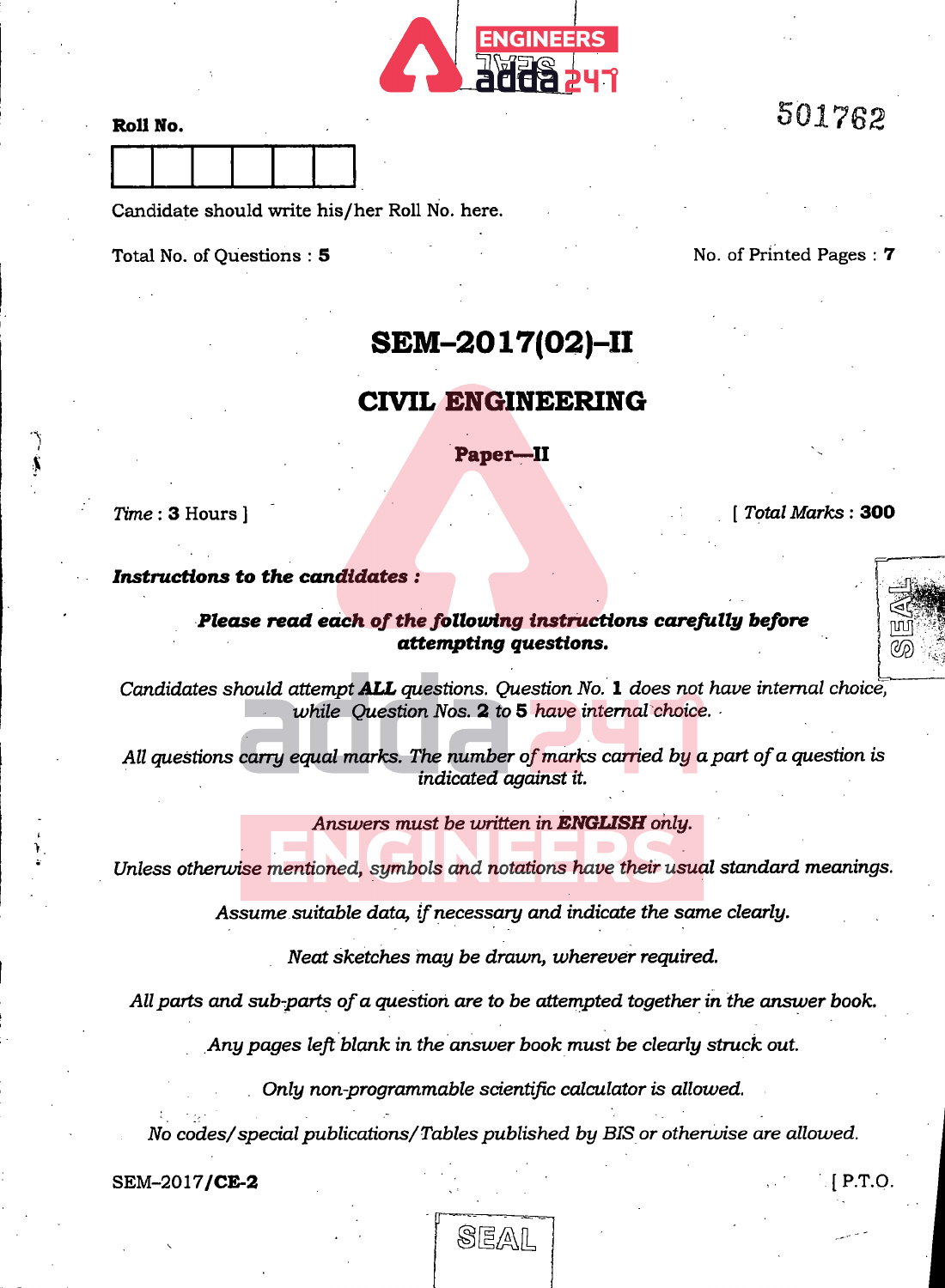- **1.** Answer the following questions :  $6 \times 10 = 60$ 
	- (a) What do you understand by seepage pressure and quicksand condition?
	- (b) Write short notes on the following :
		- (i) Thixotropy
		- (ii) Sensitivity
		- (iii) Activity
	- (c) Describe about the under-reamed piles.

| (d) | The following data refer to the proposed longitudinal section of runway: |  |  |          |
|-----|--------------------------------------------------------------------------|--|--|----------|
|     | End-to-end runway                                                        |  |  | Gradient |
|     | $0.0$ to $5.0$ chains                                                    |  |  | $+1.0%$  |
|     | 5.0 to 15.0 chains                                                       |  |  | $-1.0\%$ |
|     | $15.0$ to $30.0$ chains                                                  |  |  | $+0.8%$  |
|     | $30.0$ to $40.0$ chains                                                  |  |  | $+0.2\%$ |

If one metric chain is of 20 mm length, determine the effective gradient of runway.

- (e) Classify IRC class loadings as per IRC : 6 (1966) while designing highway bridge.
- (f) Describe substructure, abutments and wing walls.
- (g) Write notes on the following :
	- (i) Beacon lighting
	- (ii) Runway threshold lighting
	- (iii) Apron hangar lighting
- (h) What are the factors affecting evaporation from water surfaces? Describe briefly the method of estimating the evaporation from weather data.
- $(i)$  A hydraulic structure is sized for a 50-year recurrence interval design discharge. What is the risk that the flow capacity will be exceeded during any future 20-year period? What is the probability that the 50-year recurrence interval peak flow rate will be exceeded in the next 50 years?
- (j) What are different types of cross-drainage works that are required when a canal crosses a natural drainage? Draw an aqueduct showing all details.

SEM-2017/CE-2

1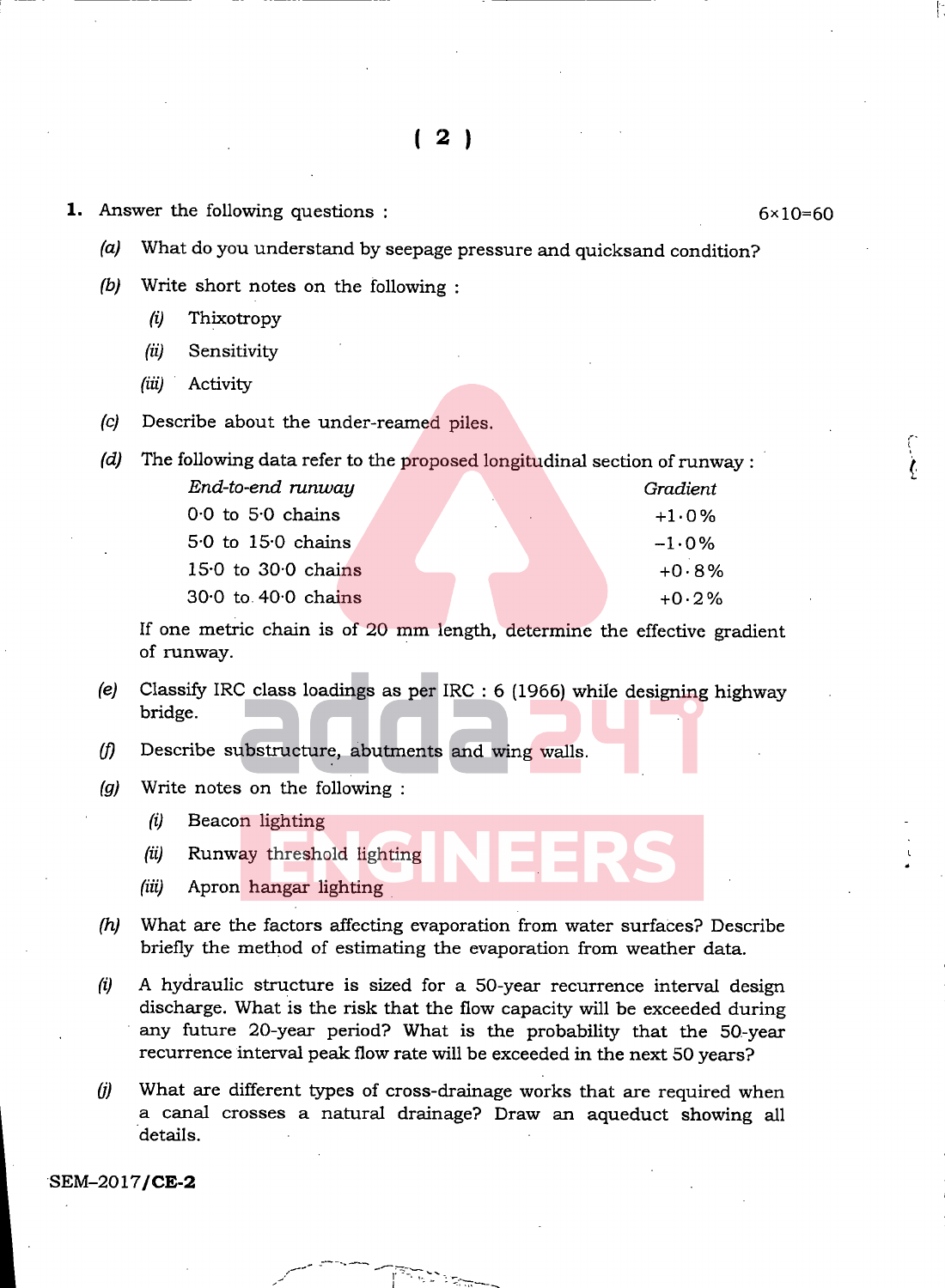#### **2.** Answer any *three* of the following questions :

20x3=60

- (a) A raft foundation is supported by pile group consisting of 18 piles arranged in 3 rows. The diameter and length of each pile are  $300$  mm and  $15$  m. The spacing between the piles is  $1.25$  m. The foundation soil consists of a soft clay layer having cohesion as 30 kN/ $m<sup>3</sup>$  and unit weight of soil is 18 kN/m<sup>3</sup>. Determine the capacity of the pile group. The factor of safety is 2.5. Take  $\alpha = 0.9$ .
- (b) Soil is to be excavated from borrow pit to make an embankment of 6 m height and 2 m top width with side slope of IV :1H. The unit weight of undisturbed soil in moisture condition at pit is 18 kN/m<sup>3</sup> and its natural moisture content is 8%. The dry density required in embankment is 20 kN/m<sup>3</sup> with water content of 10%. The specific gravity of soil solid, G is 2-7. Estimate the quantity of soil required to be excavated from borrow pit for construction of 1 m length of embankment. If each truck has a capacity to carry 95 kN per trip, then what is the number of trips required to transfer soil from pit to the embankment?
- (c) A 5 m high rigid retaining wall has to retain a backfill of dry cohesionless soil having the following properties ;

Specific gravity,  $G = 2.68$ 

- Poisson's ratio,  $\mu = 0.36$ Void ratio,  $e = 0.74$ 
	- Friction angle,  $\phi = 30^\circ$
- $(i)$  Determine the magnitude, point of application and resultant thrust, and also plot the earth pressure diagram.
- (ii) Compute the % change in the lateral thrust, if the water table rises from a great depth to the top of the backfill.
- (d) The following results were obtained from a laboratory tri-axial test with arrangements for pore pressure measurements :

| Sample No. | Cell pressure<br>$(kN/m^2) \times 10^{-2}$ | Deviator stress at failure<br>$(kN/m^2) \times 10^{-2}$ | Pore pressure at failure<br>$(kN/m^2) \times 10^{-2}$ |
|------------|--------------------------------------------|---------------------------------------------------------|-------------------------------------------------------|
|            | 1.0                                        | 2.0                                                     | 0.5                                                   |
|            | $1\cdot 5$                                 | 2.2                                                     | 0.6                                                   |

Determine the shear parameters of the soil considering  $(i)$  total stresses and (ii) effective stresses.

#### $SEM-2017/CE-2$  [ P.T.O.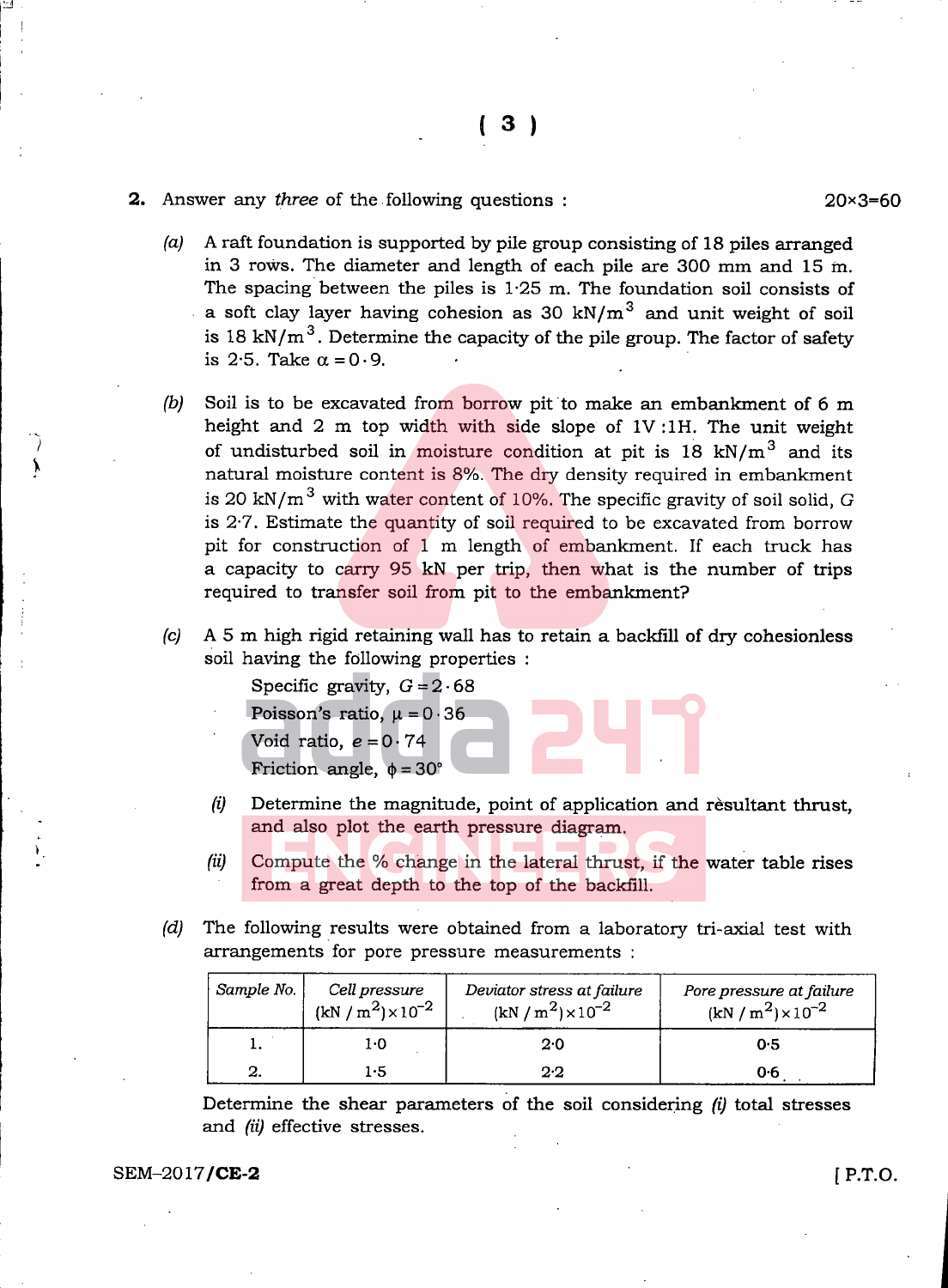### 3. Answer any three of the following questions :  $20 \times 3 = 60$

(a) An intersection controlled by traffic signal is formed by two roads running north to south and east to west. There is a heavy turning movement of 500 vehicles per hour from south to east. The flow from north to south is 800 vehicles per hour through an approach width at stop line of 8 m. The cycle time is 70 seconds and the effective green time for the flow from north is 32 seconds. The effective right turning saturation flow is 450 vehicles per hour for an opposing flow of 800 vehicles per hour, related to minimum headway of  $2\frac{1}{2}$  seconds for the right turning stream. Calculate the early cut-off period required to allow for right turning movement.

- (b) For a broad gauge track in a transition zone, in order to allow locomotives with a maximum permissible speed of 130 kmph, calculate the following :
	- (i) Radius of curvature
	- (ii) Degree of curvature
	- (iii) Superelevation
	- (iv) Length of transition
- (c) For a given section of a road, the relationship between speed  $(u$  in kmph) and density (k in vehicle/km) is obtained as  $u = 100-1 \times k$ . Estimate the maximum flow, mean speed and mean density. Sketch the plots of three flow relationships and mark the values as obtained. State the significance of these values.
- (d) On a two-way traffic road, the speed of overtaking and overtaken vehicles are 65 kmph and 40 kmph respectively. If the average acceleration of overtaking vehicle is  $0.92 \text{ m/sec}^2$ , determine—
	- $(i)$  safe overtaking sight distance, indicating the details of overtaking operation by a sketch;
	- (ii) minimum length of overtaking zone;
	- (iii) desirable length of overtaking zone.

### SEM-2017/CE-2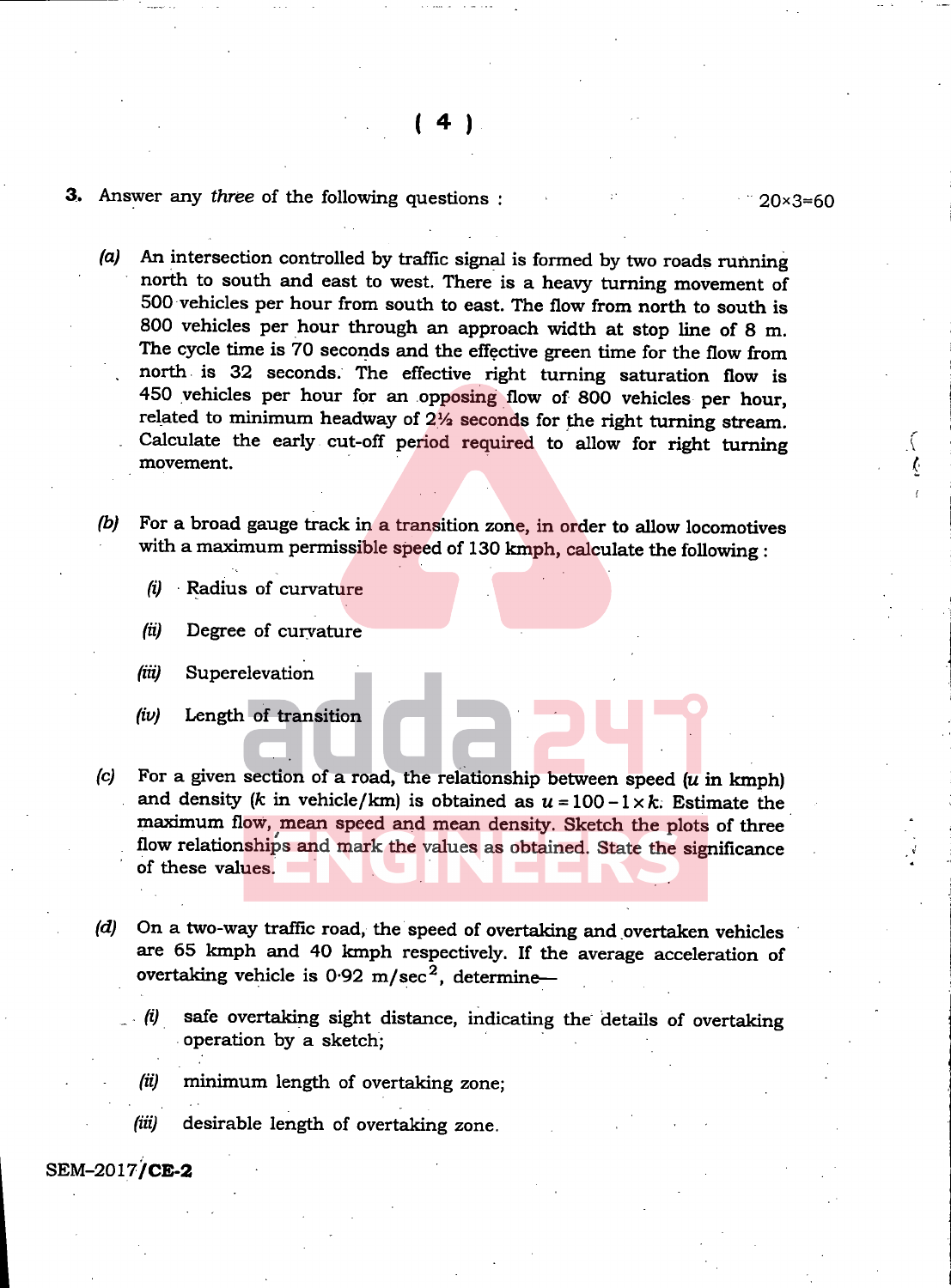( 5 )

### 4. Answer any three of the following questions : 20x3=60

(a) During the passage of flood, the following data were estimated at two sections 500 m apart :

| <b>Section</b>          | Water surface elevation<br>(in m) | Area of flow section<br>(in m <sup>2</sup> ) | Hydraulic mean depth<br>(in m) |
|-------------------------|-----------------------------------|----------------------------------------------|--------------------------------|
| $ $ Upstream $(P)$      | 85.233                            | 91.746                                       | 2.835                          |
| Downstream ( <i>R</i> ) | 85.176                            | 84.354                                       | 2.917                          |

The Eddy loss coefficient for gradual contraction is to be taken as  $0.1$  and for gradual expansion as 0-35. Estimate the flood discharge passing through the river reach. Take Manning's coefficient,  $n = 0.022$ .

- (b) Design an irrigation channel in an alluvial soil from the following data using Lacey's theory :
	- $Q = 15$  cumec
	- Silt factor,  $f = 1$

Side slope  $\frac{1}{2}$ : 1

(c) Obtain a unit hydrograph for a basin of  $315 \text{ km}^2$  of area using the rainfall and stream-flow data tabulated below :

| $\vert$ <i>Time</i> (in hr)                                            | 0   |     | n               | 3   | 4        |     | O      |               |     |              | 10  |     |
|------------------------------------------------------------------------|-----|-----|-----------------|-----|----------|-----|--------|---------------|-----|--------------|-----|-----|
| Observed<br>$ $ hydrograph $ $<br>$\left  \sin m^3/\text{sec} \right $ | 100 | 100 | 300             | 700 | 1000     | 800 | 600    | 400           | 300 | $200^\circ$  | 100 | 100 |
|                                                                        |     |     | $100 - 11 - 11$ |     | $\sim$ 1 |     | $\sim$ | $\sim$ $\sim$ |     | $\mathbf{a}$ |     |     |

| <i>Time</i> (in hr)               | $0 - 1$ | $1 - 2$ | $2 - 3$ |     |  |
|-----------------------------------|---------|---------|---------|-----|--|
| Gross precipitation<br>(in cm/hr) | 0.5     | 2·5     | 2.5     | 0.5 |  |

(d) An unlined irrigation canal has its bed and side composed of cohesionless material having mean diameter 6 mm. Angle of repose of the material is 40°. The bed width of the canal is 5 m and the side slope  $1.5(H)$ :1(V). Determine the minimum discharge that can be admitted into the canal without any sediment movement. Take longitudinal slope of the canal as 1 in 5000 and Manning's coefficient, n as 0-025.

#### $SEM-2017/CE-2$  [ P.T.O.

f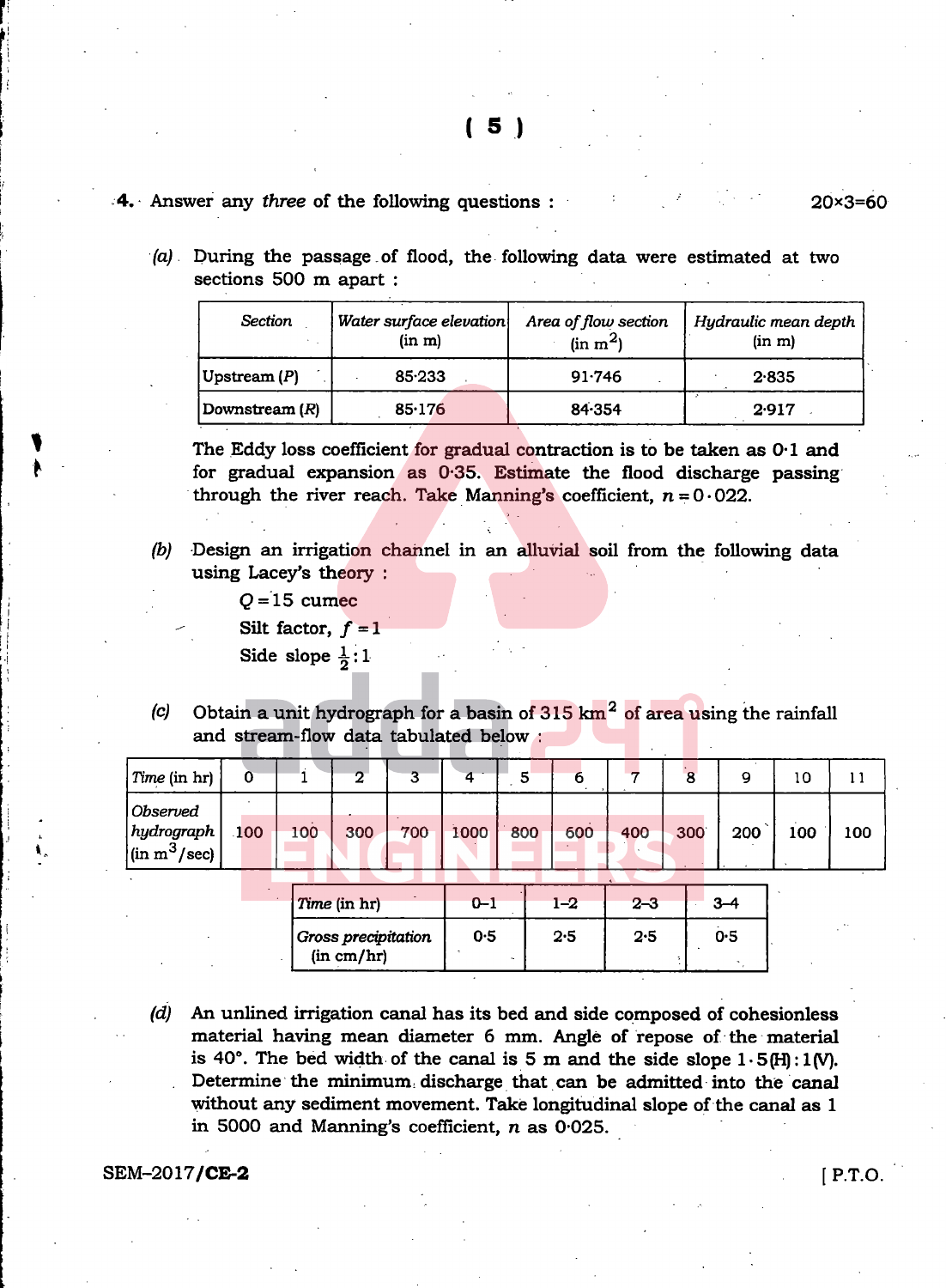### 5. Answer any six of the following questions :  $10 \times 6 = 60$

I

- (a) In falling head permeability test on a sample 0-122 m high and  $44.41 \times 10^{-4}$  m<sup>2</sup> in cross-section area, the water level in a standpipe of 6.25 mm internal diameter dropped from a height of 0.75 m to 0.247 m in 900 seconds. Find the coefficient of permeability.
- (b) A 20 mm thick laboratory soil sample reaches 60% consolidation in 32-5 seconds under double drainage condition. How much time will be required for a 10 m thick layer in the field to reach the same degree of consolidation, if the clay layer is sandwiched between a sandy layer and  $\bullet$
- (c) For a flexible foundation with sides  $2 \text{ m}$  and  $3 \text{ m}$  and Young's modulus of soil,  $E = 9.8$  MPa and Poisson's ratio  $\mu = 0.37$ , if the maximum possible elastic settlement at site is 15 mm, calculate the maximum possible axial load, P for this system. The influence factor, I is 0.68.
- (d) Calculate the stresses at edge and corner region of the concrete pavement using Westergaard's stress equations, using the following data :
	- (i) Wheel load,  $P = 80$  kN
	- (ii) Modulus of elasticity of cement concrete,  $E = 3.3 \times 10^7$  kN/m<sup>2</sup>
	- (iii) Pavement thickness,  $h = 0.18$  m
	- (iv) Poisson's ratio of concrete,  $\mu=0.15$
	- (v) Modulus of subgrade reaction,  $k = 2.5 \times 10^5$  kN/m<sup>3</sup>
	- (*vi*) Radius of contact area,  $a = 0.12$  m
- (e) What are the functions of railway stations? Describe the factors that influence the selection of site for railway station.
- (f) Determine the radius of a taxiway for a supersonic aircraft to negotiate the curve at a tuming speed of 50 kmph. The wheel base is 35 m and the tread of main loading gear is 7-5 m. The airport is of type A as per ICAO. Assume the coefficient of friction between tyre and pavement surface is 0-13.

SEM-2017/CE-2